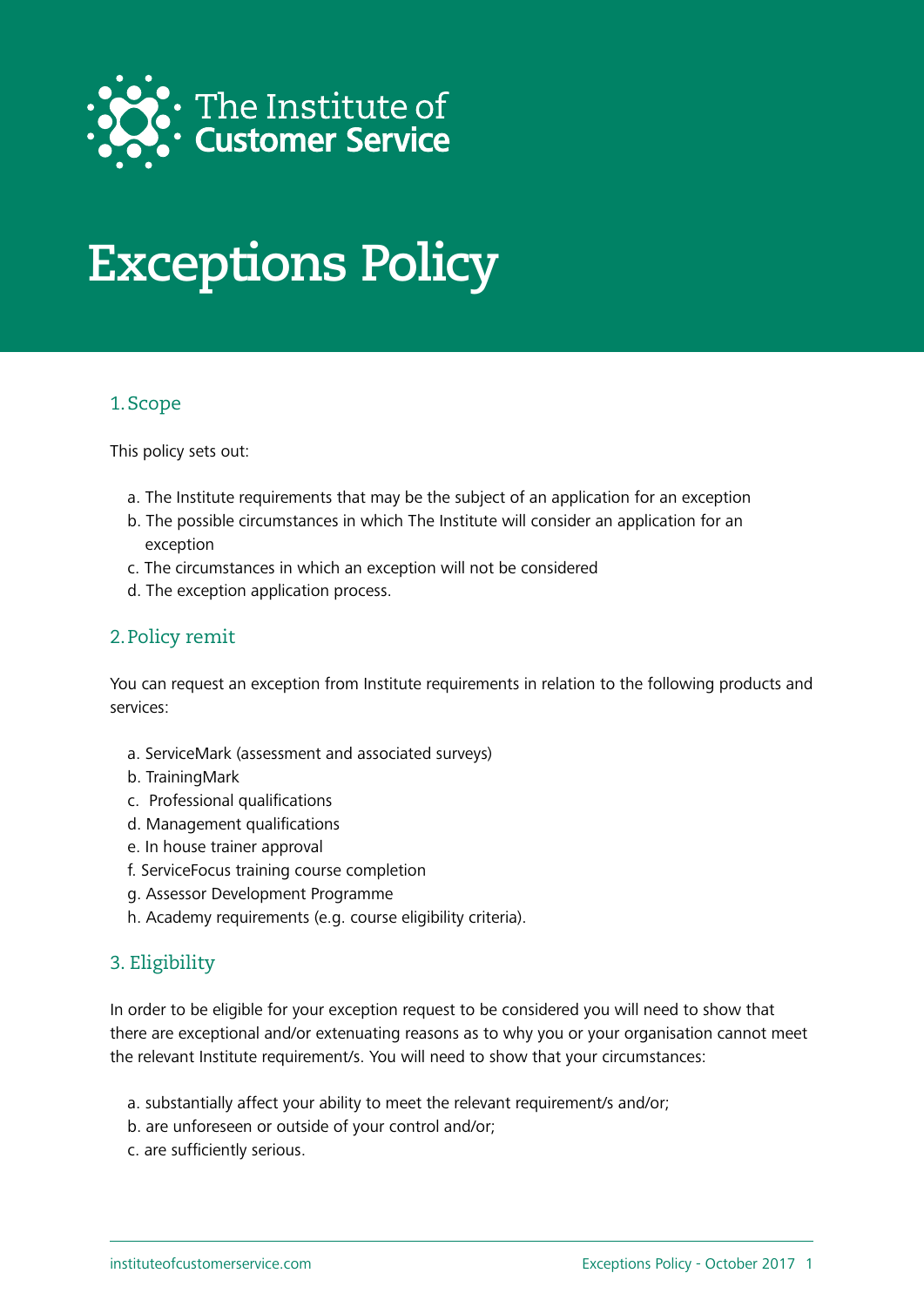Some examples of circumstances justifying an application for an exception are set out below (not exhaustive):

- a. Substantial negative impact on the applicant,
- b. Public or customer benefit which will be incurred by agreement to the exception request.

#### 4.Refusal to grant an exception

The Institute will not usually grant a request for an exception in situations where to do so might:

- a. undermine the public interest or;
- b. undermine the integrity/robustness of Institute standards and/or vision or;
- c. be unfair to other product applicants or cause an inequitable outcome or;
- d. undermine the credibility of The Institute as the standards body for the field.

Applications for exceptions will be considered on a case by case basis.

## 5.How to apply for an exception

If you wish to apply for an exception members must do so via your Client Relationship Director who will advise you on the process according to this policy.

For non-members, who will not have been allocated a Client Relationship Director, you will need to make an application in writing to:

Portfolio Manager The Institute of Customer Service Bridge House 4 Borough High Street London SE1 9QQ

You can also apply by email to: [exceptions@icsmail.co.uk](mailto:mailto:exceptions%40icsmail.co.uk?subject=)

You must ensure that your application is made on The Institute Exception Application Form which can be [downloaded here](https://www.instituteofcustomerservice.com/media/misc/exception-request-form-2134.docx).